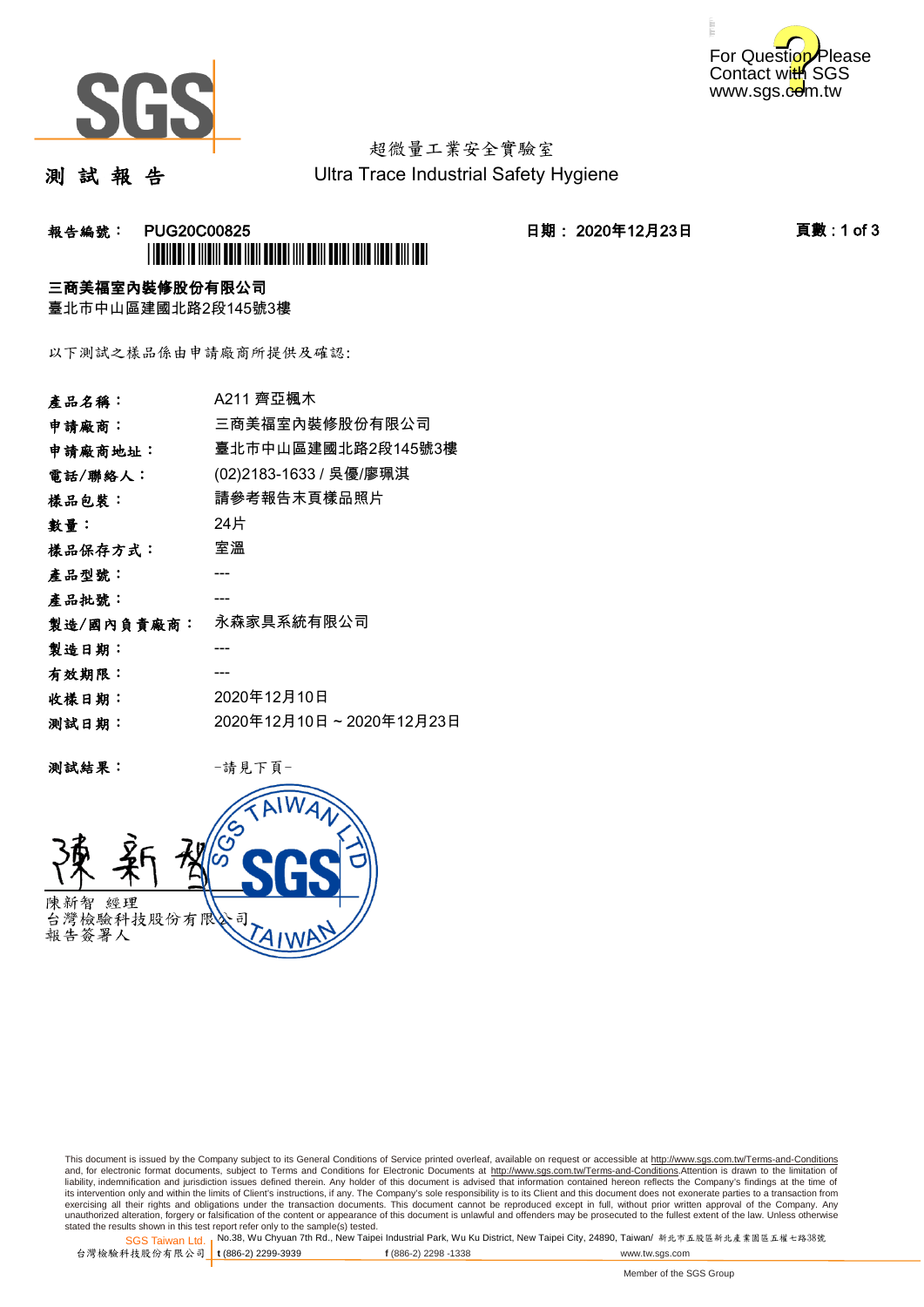

## 超微量工業安全實驗室

測 試 報 告

Ultra Trace Industrial Safety Hygiene

### 報告編號: PUG20C00825 日期: 2020年12月23日 頁數 : 2 of 3 \*PUG20C00825\*

#### 三商美福室內裝修股份有限公司

臺北市中山區建國北路2段145號3樓

測試結果:

| 测試項目      | CAS NO.       | 測試方法                                                                  | 測試<br>結果 | 定量/偵測<br>極限 | 單位   |
|-----------|---------------|-----------------------------------------------------------------------|----------|-------------|------|
| 甲醛釋出量     |               | ---                                                                   |          | ---         |      |
| 甲醛釋出量-平均值 | $50-00-0$     | 本測試參考國家標準106.11.29公布建議檢驗<br>方法-CNS2215粒片板中甲醛釋出量,以分光<br>光度計(UV/VIS)檢測。 | 0.588    | 0.0290      | mg/L |
| 甲醛釋出量-最大值 | $50 - 00 - 0$ |                                                                       | 0.588    | 0.0290      | mg/L |

備註:

1.測試報告僅就委託者之委託事項提供測試結果,不對產品合法性做判斷。

2.本測試報告之所有檢驗內容,均依委託事項執行檢驗,如有不實,願意承擔完全責任。

3. 本報告不得分離,分離使用無效。

4.若該測試項目屬於定量分析則以「定量極限」表示;若該測試項目屬於定性分析則以「偵測極限」表示。

5.低於定量極限/偵測極限之測定值以「N.D.」或「 陰性」表示。微生物測試低於定量極限以「<定量極限值」表示。

6.甲醛釋出量:

| 記號  | 甲醛釋出量平均值丨 | 甲醛釋出量最大值 |  |  |
|-----|-----------|----------|--|--|
|     | $0.3$ 以下  | $0.4$ 以下 |  |  |
| ه ۲ | $0.5$ 以下  | $0.7$ 以下 |  |  |
| م.  | 1.5以下     | 2.1以下    |  |  |

- END -

This document is issued by the Company subject to its General Conditions of Service printed overleaf, available on request or accessible at http://www.sgs.com.tw/Terms-and-Conditions and, for electronic format documents, subject to Terms and Conditions for Electronic Documents at http://www.sgs.com.tw/Terms-and-Conditions.Attention is drawn to the limitation of liability, indemnification and jurisdiction issues defined therein. Any holder of this document is advised that information contained hereon reflects the Company's findings at the time of<br>its intervention only and within t exercising all their rights and obligations under the transaction documents. This document cannot be reproduced except in full, without prior written approval of the Company. Any<br>unauthorized alteration, forgery or falsifi

SGS Taiwan Ltd. 1 stated the results shown in this test report refer only to the sample(s) tested.<br>Stated the results shown in this test report refer only to the sample(s) tested.

台灣檢驗科技股份有限公司

**t** (886-2) 2299-3939 **f** (886-2) 2298 -1338 www.tw.sgs.com